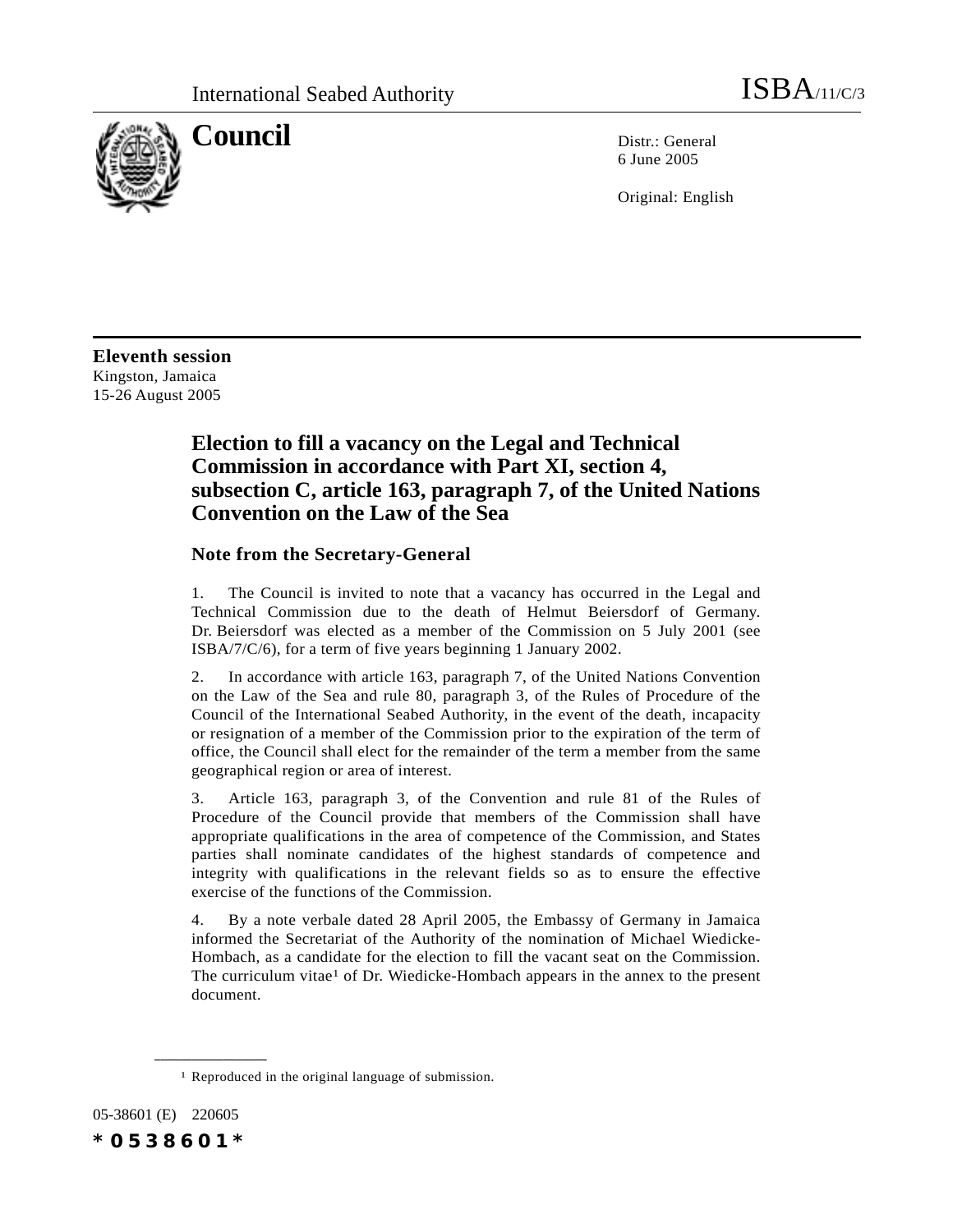## **Annex**

## **Michael Wiedicke-Hombach (Germany)**